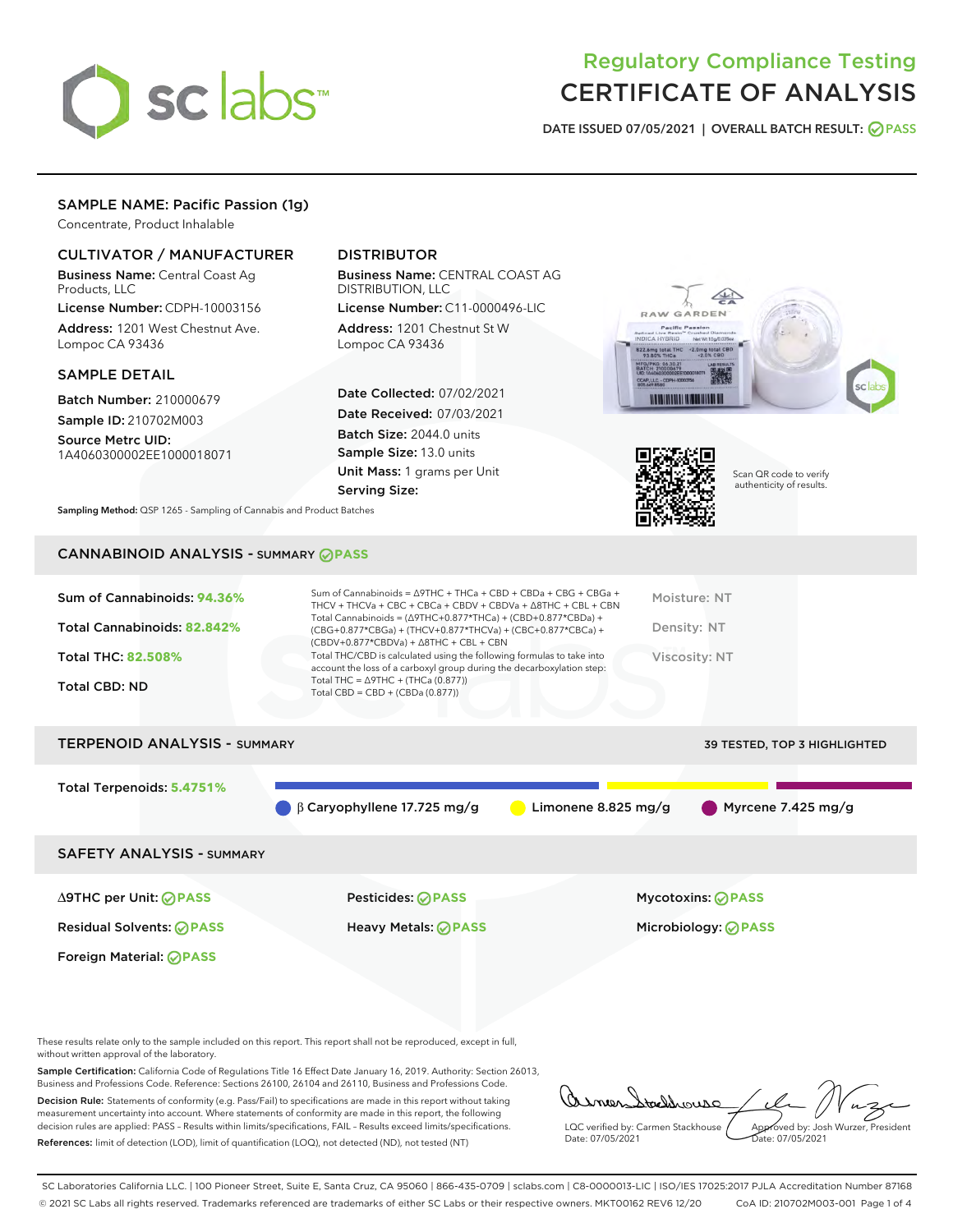



RESULT (%)

PACIFIC PASSION (1G) | DATE ISSUED 07/05/2021 | OVERALL BATCH RESULT:  $\bigcirc$  PASS

## CANNABINOID TEST RESULTS - 07/05/2021 2 PASS

Tested by high-performance liquid chromatography with diode-array detection (HPLC-DAD). **Method:** QSP 1157 - Analysis of Cannabinoids by HPLC-DAD

#### TOTAL CANNABINOIDS: **82.842%**

Total Cannabinoids (Total THC) + (Total CBD) + (Total CBG) + (Total THCV) + (Total CBC) + (Total CBDV) + ∆8THC + CBL + CBN

TOTAL THC: **82.508%** Total THC (∆9THC+0.877\*THCa)

TOTAL CBD: ND

Total CBD (CBD+0.877\*CBDa)

TOTAL CBG: ND Total CBG (CBG+0.877\*CBGa)

TOTAL THCV: 0.334% Total THCV (THCV+0.877\*THCVa)

TOTAL CBC: ND Total CBC (CBC+0.877\*CBCa)

TOTAL CBDV: ND Total CBDV (CBDV+0.877\*CBDVa)

| <b>COMPOUND</b>  | LOD/LOQ<br>(mg/g)          | <b>MEASUREMENT</b><br><b>UNCERTAINTY</b><br>(mg/g) | <b>RESULT</b><br>(mg/g) | <b>RESULT</b><br>(%) |
|------------------|----------------------------|----------------------------------------------------|-------------------------|----------------------|
| <b>THCa</b>      | 0.05/0.14                  | ±23.968                                            | 932.59                  | 93.259               |
| <b>A9THC</b>     | 0.06 / 0.26                | ±0.248                                             | 7.20                    | 0.720                |
| <b>THCVa</b>     | 0.07 / 0.20                | ±0.182                                             | 3.81                    | 0.381                |
| $\triangle$ 8THC | 0.1/0.4                    | N/A                                                | <b>ND</b>               | <b>ND</b>            |
| <b>THCV</b>      | 0.1/0.2                    | N/A                                                | <b>ND</b>               | <b>ND</b>            |
| <b>CBD</b>       | 0.07/0.29                  | N/A                                                | <b>ND</b>               | <b>ND</b>            |
| <b>CBDa</b>      | 0.02/0.19                  | N/A                                                | <b>ND</b>               | <b>ND</b>            |
| <b>CBDV</b>      | 0.04/0.15                  | N/A                                                | <b>ND</b>               | <b>ND</b>            |
| <b>CBDVa</b>     | 0.03/0.53                  | N/A                                                | <b>ND</b>               | <b>ND</b>            |
| <b>CBG</b>       | 0.06 / 0.19                | N/A                                                | <b>ND</b>               | <b>ND</b>            |
| <b>CBGa</b>      | 0.1 / 0.2                  | N/A                                                | <b>ND</b>               | <b>ND</b>            |
| <b>CBL</b>       | 0.06 / 0.24                | N/A                                                | <b>ND</b>               | <b>ND</b>            |
| <b>CBN</b>       | 0.1/0.3                    | N/A                                                | <b>ND</b>               | <b>ND</b>            |
| <b>CBC</b>       | 0.2 / 0.5                  | N/A                                                | <b>ND</b>               | <b>ND</b>            |
| <b>CBCa</b>      | 0.07 / 0.28                | N/A                                                | <b>ND</b>               | <b>ND</b>            |
|                  | <b>SUM OF CANNABINOIDS</b> |                                                    | 943.60 mg/g             | 94.36%               |

#### **UNIT MASS: 1 grams per Unit**

| ∆9THC per Unit                        | 1120 per-package limit     | 7.20 mg/unit<br><b>PASS</b>  |  |
|---------------------------------------|----------------------------|------------------------------|--|
| <b>Total THC per Unit</b>             |                            | 825.08 mg/unit               |  |
| <b>CBD per Unit</b>                   |                            | <b>ND</b>                    |  |
| <b>Total CBD per Unit</b>             |                            | <b>ND</b>                    |  |
| Sum of Cannabinoids<br>per Unit       |                            | 943.60 mg/unit               |  |
| <b>Total Cannabinoids</b><br>per Unit |                            | 828.42 mg/unit               |  |
| <b>MOISTURE TEST RESULT</b>           | <b>DENSITY TEST RESULT</b> | <b>VISCOSITY TEST RESULT</b> |  |

Not Tested

Not Tested

Not Tested

| <b>Myrcene</b>          | 0.008 / 0.025 | ±0.0958 | 7.425                                           | 0.7425              |
|-------------------------|---------------|---------|-------------------------------------------------|---------------------|
| $\alpha$ Humulene       | 0.009 / 0.029 | ±0.1653 | 5.148                                           | 0.5148              |
| Linalool                | 0.009 / 0.032 | ±0.1240 | 3.263                                           | 0.3263              |
| Terpineol               | 0.016 / 0.055 | ±0.1616 | 2.632                                           | 0.2632              |
| Fenchol                 | 0.010/0.034   | ±0.0576 | 1.488                                           | 0.1488              |
| Terpinolene             | 0.008 / 0.026 | ±0.0263 | 1.284                                           | 0.1284              |
| trans-β-Farnesene       | 0.008 / 0.025 | ±0.0454 | 1.278                                           | 0.1278              |
| Valencene               | 0.009 / 0.030 | ±0.0773 | 1.122                                           | 0.1122              |
| $\beta$ Pinene          | 0.004 / 0.014 | ±0.0112 | 0.973                                           | 0.0973              |
| Ocimene                 | 0.011 / 0.038 | ±0.0193 | 0.601                                           | 0.0601              |
| $\alpha$ Bisabolol      | 0.008 / 0.026 | ±0.0299 | 0.560                                           | 0.0560              |
| $\alpha$ Pinene         | 0.005 / 0.017 | ±0.0038 | 0.441                                           | 0.0441              |
| Borneol                 | 0.005 / 0.016 | ±0.0178 | 0.423                                           | 0.0423              |
| Guaiol                  | 0.009 / 0.030 | ±0.0178 | 0.378                                           | 0.0378              |
| Nerolidol               | 0.009 / 0.028 | ±0.0158 | 0.251                                           | 0.0251              |
| Caryophyllene<br>Oxide  | 0.010 / 0.033 | ±0.0085 | 0.184                                           | 0.0184              |
| Fenchone                | 0.009 / 0.028 | ±0.0051 | 0.174                                           | 0.0174              |
| Citronellol             | 0.003 / 0.010 | ±0.0082 | 0.168                                           | 0.0168              |
| Camphene                | 0.005 / 0.015 | ±0.0014 | 0.120                                           | 0.0120              |
| Geraniol                | 0.002 / 0.007 | ±0.0025 | 0.057                                           | 0.0057              |
| <b>Geranyl Acetate</b>  | 0.004 / 0.014 | ±0.0021 | 0.051                                           | 0.0051              |
| $\alpha$ Phellandrene   | 0.006 / 0.020 | ±0.0005 | 0.039                                           | 0.0039              |
| Nerol                   | 0.003 / 0.011 | ±0.0017 | 0.039                                           | 0.0039              |
| $\gamma$ Terpinene      | 0.006 / 0.018 | ±0.0006 | 0.035                                           | 0.0035              |
| $\alpha$ Terpinene      | 0.005 / 0.017 | ±0.0005 | 0.034                                           | 0.0034              |
| <b>3 Carene</b>         | 0.005 / 0.018 | ±0.0005 | 0.033                                           | 0.0033              |
| p-Cymene                | 0.005 / 0.016 | N/A     | <loq< th=""><th><loq< th=""></loq<></th></loq<> | <loq< th=""></loq<> |
| Sabinene Hydrate        | 0.006 / 0.022 | N/A     | <loq< th=""><th><loq< th=""></loq<></th></loq<> | <loq< th=""></loq<> |
| Sabinene                | 0.004 / 0.014 | N/A     | <b>ND</b>                                       | <b>ND</b>           |
| Eucalyptol              | 0.006 / 0.018 | N/A     | <b>ND</b>                                       | <b>ND</b>           |
| (-)-Isopulegol          | 0.005 / 0.016 | N/A     | <b>ND</b>                                       | <b>ND</b>           |
| Camphor                 | 0.006 / 0.019 | N/A     | ND                                              | ND                  |
| Isoborneol              | 0.004 / 0.012 | N/A     | ND                                              | ND                  |
| Menthol                 | 0.008 / 0.025 | N/A     | <b>ND</b>                                       | ND                  |
| R-(+)-Pulegone          | 0.003 / 0.011 | N/A     | ND                                              | ND                  |
| $\alpha$ Cedrene        | 0.005 / 0.016 | N/A     | <b>ND</b>                                       | ND                  |
| Cedrol                  | 0.008 / 0.027 | N/A     | <b>ND</b>                                       | ND                  |
| <b>TOTAL TERPENOIDS</b> |               |         | 54.751 mg/g                                     | 5.4751%             |

SC Laboratories California LLC. | 100 Pioneer Street, Suite E, Santa Cruz, CA 95060 | 866-435-0709 | sclabs.com | C8-0000013-LIC | ISO/IES 17025:2017 PJLA Accreditation Number 87168 © 2021 SC Labs all rights reserved. Trademarks referenced are trademarks of either SC Labs or their respective owners. MKT00162 REV6 12/20 CoA ID: 210702M003-001 Page 2 of 4

# TERPENOID TEST RESULTS - 07/04/2021

(mg/g)

COMPOUND LOD/LOQ

Terpene analysis utilizing gas chromatography-flame ionization detection (GC-FID). **Method:** QSP 1192 - Analysis of Terpenoids by GC-FID

β Caryophyllene 0.004 / 0.012 ± 0.6310 17.725 1.7725 Limonene 0.005/0.016 ±0.1262 8.825 0.8825

MEASUREMENT UNCERTAINTY (mg/g)

RESULT (mg/g)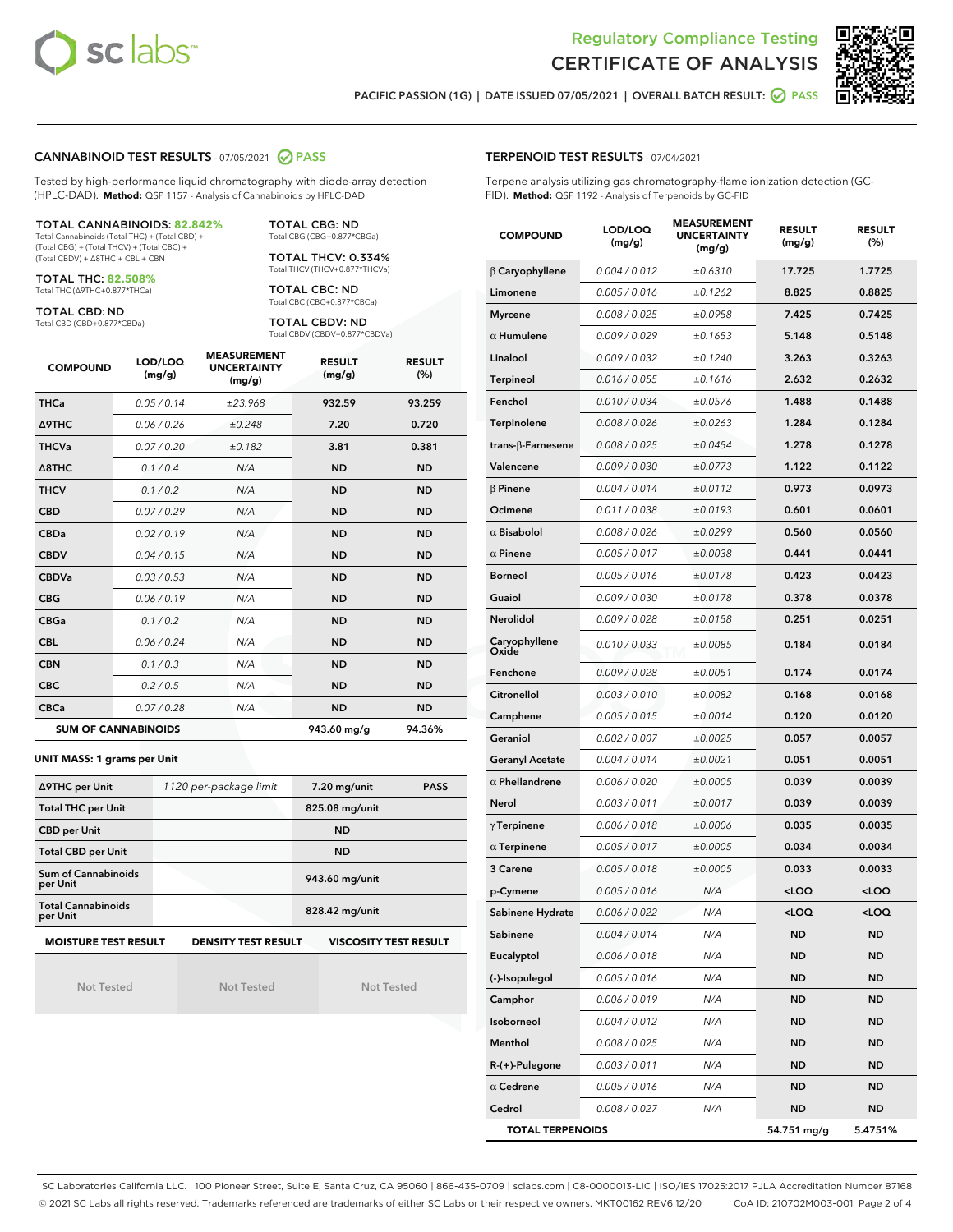



PACIFIC PASSION (1G) | DATE ISSUED 07/05/2021 | OVERALL BATCH RESULT: @ PASS

# CATEGORY 1 PESTICIDE TEST RESULTS - 07/05/2021 2 PASS

Pesticide and plant growth regulator analysis utilizing high-performance liquid chromatography-mass spectrometry (HPLC-MS) or gas chromatography-mass spectrometry (GC-MS). \*GC-MS utilized where indicated. **Method:** QSP 1212 - Analysis of Pesticides and Mycotoxins by LC-MS or QSP 1213 - Analysis of Pesticides by GC-MS

| <b>COMPOUND</b>             | LOD/LOQ<br>$(\mu g/g)$ | <b>ACTION</b><br><b>LIMIT</b><br>$(\mu g/g)$ | <b>MEASUREMENT</b><br><b>UNCERTAINTY</b><br>$(\mu g/g)$ | <b>RESULT</b><br>$(\mu g/g)$ | <b>RESULT</b> |
|-----------------------------|------------------------|----------------------------------------------|---------------------------------------------------------|------------------------------|---------------|
| Aldicarb                    | 0.03 / 0.08            | $\ge$ LOD                                    | N/A                                                     | <b>ND</b>                    | <b>PASS</b>   |
| Carbofuran                  | 0.02 / 0.05            | $\ge$ LOD                                    | N/A                                                     | <b>ND</b>                    | <b>PASS</b>   |
| Chlordane*                  | 0.03 / 0.08            | $\ge$ LOD                                    | N/A                                                     | <b>ND</b>                    | <b>PASS</b>   |
| Chlorfenapyr*               | 0.03/0.10              | $\ge$ LOD                                    | N/A                                                     | <b>ND</b>                    | <b>PASS</b>   |
| Chlorpyrifos                | 0.02 / 0.06            | $\ge$ LOD                                    | N/A                                                     | <b>ND</b>                    | <b>PASS</b>   |
| Coumaphos                   | 0.02 / 0.07            | $\ge$ LOD                                    | N/A                                                     | <b>ND</b>                    | <b>PASS</b>   |
| Daminozide                  | 0.02 / 0.07            | $\ge$ LOD                                    | N/A                                                     | <b>ND</b>                    | <b>PASS</b>   |
| <b>DDVP</b><br>(Dichlorvos) | 0.03/0.09              | $\ge$ LOD                                    | N/A                                                     | <b>ND</b>                    | <b>PASS</b>   |
| Dimethoate                  | 0.03 / 0.08            | $\ge$ LOD                                    | N/A                                                     | <b>ND</b>                    | <b>PASS</b>   |
| Ethoprop(hos)               | 0.03/0.10              | $\ge$ LOD                                    | N/A                                                     | <b>ND</b>                    | <b>PASS</b>   |
| Etofenprox                  | 0.02/0.06              | $>$ LOD                                      | N/A                                                     | <b>ND</b>                    | <b>PASS</b>   |
| Fenoxycarb                  | 0.03 / 0.08            | $>$ LOD                                      | N/A                                                     | <b>ND</b>                    | <b>PASS</b>   |
| Fipronil                    | 0.03 / 0.08            | $>$ LOD                                      | N/A                                                     | <b>ND</b>                    | <b>PASS</b>   |
| Imazalil                    | 0.02 / 0.06            | $\ge$ LOD                                    | N/A                                                     | <b>ND</b>                    | <b>PASS</b>   |
| <b>Methiocarb</b>           | 0.02 / 0.07            | $\ge$ LOD                                    | N/A                                                     | <b>ND</b>                    | <b>PASS</b>   |
| Methyl<br>parathion         | 0.03/0.10              | $\ge$ LOD                                    | N/A                                                     | <b>ND</b>                    | <b>PASS</b>   |
| <b>Mevinphos</b>            | 0.03/0.09              | $\ge$ LOD                                    | N/A                                                     | <b>ND</b>                    | <b>PASS</b>   |
| Paclobutrazol               | 0.02 / 0.05            | $\ge$ LOD                                    | N/A                                                     | <b>ND</b>                    | <b>PASS</b>   |
| Propoxur                    | 0.03/0.09              | $\ge$ LOD                                    | N/A                                                     | <b>ND</b>                    | <b>PASS</b>   |
| Spiroxamine                 | 0.03 / 0.08            | $\ge$ LOD                                    | N/A                                                     | <b>ND</b>                    | <b>PASS</b>   |
| Thiacloprid                 | 0.03/0.10              | $\ge$ LOD                                    | N/A                                                     | <b>ND</b>                    | <b>PASS</b>   |

## CATEGORY 2 PESTICIDE TEST RESULTS - 07/05/2021 @ PASS

| <b>COMPOUND</b>          | LOD/LOO<br>$(\mu g/g)$ | <b>ACTION</b><br>LIMIT<br>$(\mu g/g)$ | <b>MEASUREMENT</b><br><b>UNCERTAINTY</b><br>$(\mu g/g)$ | <b>RESULT</b><br>$(\mu g/g)$ | <b>RESULT</b> |
|--------------------------|------------------------|---------------------------------------|---------------------------------------------------------|------------------------------|---------------|
| Abamectin                | 0.03/0.10              | 0.1                                   | N/A                                                     | <b>ND</b>                    | <b>PASS</b>   |
| Acephate                 | 0.02/0.07              | 0.1                                   | N/A                                                     | <b>ND</b>                    | <b>PASS</b>   |
| Acequinocyl              | 0.02/0.07              | 0.1                                   | N/A                                                     | <b>ND</b>                    | <b>PASS</b>   |
| Acetamiprid              | 0.02/0.05              | 0.1                                   | N/A                                                     | <b>ND</b>                    | <b>PASS</b>   |
| Azoxystrobin             | 0.02/0.07              | 0.1                                   | N/A                                                     | <b>ND</b>                    | <b>PASS</b>   |
| <b>Bifenazate</b>        | 0.01/0.04              | 0.1                                   | N/A                                                     | <b>ND</b>                    | <b>PASS</b>   |
| <b>Bifenthrin</b>        | 0.02 / 0.05            | 3                                     | N/A                                                     | <b>ND</b>                    | <b>PASS</b>   |
| <b>Boscalid</b>          | 0.03/0.09              | 0.1                                   | N/A                                                     | <b>ND</b>                    | <b>PASS</b>   |
| Captan                   | 0.19/0.57              | 0.7                                   | N/A                                                     | <b>ND</b>                    | <b>PASS</b>   |
| Carbaryl                 | 0.02/0.06              | 0.5                                   | N/A                                                     | <b>ND</b>                    | <b>PASS</b>   |
| Chlorantranilip-<br>role | 0.04/0.12              | 10                                    | N/A                                                     | <b>ND</b>                    | <b>PASS</b>   |
| Clofentezine             | 0.03/0.09              | 0.1                                   | N/A                                                     | <b>ND</b>                    | <b>PASS</b>   |

# CATEGORY 2 PESTICIDE TEST RESULTS - 07/05/2021 continued

| <b>COMPOUND</b>               | LOD/LOQ<br>(µg/g) | <b>ACTION</b><br>LIMIT<br>$(\mu g/g)$ | <b>MEASUREMENT</b><br><b>UNCERTAINTY</b><br>(µg/g) | <b>RESULT</b><br>(µg/g) | <b>RESULT</b> |
|-------------------------------|-------------------|---------------------------------------|----------------------------------------------------|-------------------------|---------------|
| Cyfluthrin                    | 0.12 / 0.38       | 2                                     | N/A                                                | ND                      | <b>PASS</b>   |
| Cypermethrin                  | 0.11 / 0.32       | 1                                     | N/A                                                | ND                      | PASS          |
| Diazinon                      | 0.02 / 0.05       | 0.1                                   | N/A                                                | ND                      | PASS          |
| Dimethomorph                  | 0.03 / 0.09       | $\overline{2}$                        | N/A                                                | <b>ND</b>               | <b>PASS</b>   |
| Etoxazole                     | 0.02 / 0.06       | 0.1                                   | N/A                                                | ND                      | <b>PASS</b>   |
| Fenhexamid                    | 0.03 / 0.09       | 0.1                                   | N/A                                                | ND                      | <b>PASS</b>   |
| Fenpyroximate                 | 0.02 / 0.06       | 0.1                                   | N/A                                                | <b>ND</b>               | <b>PASS</b>   |
| Flonicamid                    | 0.03 / 0.10       | 0.1                                   | N/A                                                | <b>ND</b>               | <b>PASS</b>   |
| Fludioxonil                   | 0.03 / 0.10       | 0.1                                   | N/A                                                | <b>ND</b>               | <b>PASS</b>   |
| Hexythiazox                   | 0.02 / 0.07       | 0.1                                   | N/A                                                | <b>ND</b>               | PASS          |
| Imidacloprid                  | 0.04 / 0.11       | 5                                     | N/A                                                | <b>ND</b>               | <b>PASS</b>   |
| Kresoxim-methyl               | 0.02 / 0.07       | 0.1                                   | N/A                                                | ND                      | <b>PASS</b>   |
| Malathion                     | 0.03 / 0.09       | 0.5                                   | N/A                                                | <b>ND</b>               | <b>PASS</b>   |
| Metalaxyl                     | 0.02 / 0.07       | $\overline{c}$                        | N/A                                                | <b>ND</b>               | <b>PASS</b>   |
| Methomyl                      | 0.03 / 0.10       | 1                                     | N/A                                                | ND                      | <b>PASS</b>   |
| Myclobutanil                  | 0.03/0.09         | 0.1                                   | N/A                                                | <b>ND</b>               | <b>PASS</b>   |
| Naled                         | 0.02 / 0.07       | 0.1                                   | N/A                                                | ND                      | <b>PASS</b>   |
| Oxamyl                        | 0.04 / 0.11       | 0.5                                   | N/A                                                | ND                      | <b>PASS</b>   |
| Pentachloronitro-<br>benzene* | 0.03 / 0.09       | 0.1                                   | N/A                                                | ND                      | <b>PASS</b>   |
| Permethrin                    | 0.04/0.12         | 0.5                                   | N/A                                                | <b>ND</b>               | <b>PASS</b>   |
| Phosmet                       | 0.03 / 0.10       | 0.1                                   | N/A                                                | ND                      | PASS          |
| Piperonylbu-<br>toxide        | 0.02 / 0.07       | 3                                     | N/A                                                | <b>ND</b>               | <b>PASS</b>   |
| Prallethrin                   | 0.03 / 0.08       | 0.1                                   | N/A                                                | <b>ND</b>               | <b>PASS</b>   |
| Propiconazole                 | 0.02 / 0.07       | 0.1                                   | N/A                                                | ND                      | <b>PASS</b>   |
| Pyrethrins                    | 0.04 / 0.12       | 0.5                                   | N/A                                                | ND                      | PASS          |
| Pyridaben                     | 0.02 / 0.07       | 0.1                                   | N/A                                                | <b>ND</b>               | <b>PASS</b>   |
| Spinetoram                    | 0.02 / 0.07       | 0.1                                   | N/A                                                | ND                      | <b>PASS</b>   |
| Spinosad                      | 0.02 / 0.07       | 0.1                                   | N/A                                                | ND                      | PASS          |
| Spiromesifen                  | 0.02 / 0.05       | 0.1                                   | N/A                                                | <b>ND</b>               | <b>PASS</b>   |
| Spirotetramat                 | 0.02 / 0.06       | 0.1                                   | N/A                                                | ND                      | <b>PASS</b>   |
| Tebuconazole                  | 0.02 / 0.07       | 0.1                                   | N/A                                                | ND                      | <b>PASS</b>   |
| Thiamethoxam                  | 0.03 / 0.10       | 5                                     | N/A                                                | <b>ND</b>               | <b>PASS</b>   |
| Trifloxystrobin               | 0.03 / 0.08       | 0.1                                   | N/A                                                | <b>ND</b>               | <b>PASS</b>   |

SC Laboratories California LLC. | 100 Pioneer Street, Suite E, Santa Cruz, CA 95060 | 866-435-0709 | sclabs.com | C8-0000013-LIC | ISO/IES 17025:2017 PJLA Accreditation Number 87168 © 2021 SC Labs all rights reserved. Trademarks referenced are trademarks of either SC Labs or their respective owners. MKT00162 REV6 12/20 CoA ID: 210702M003-001 Page 3 of 4